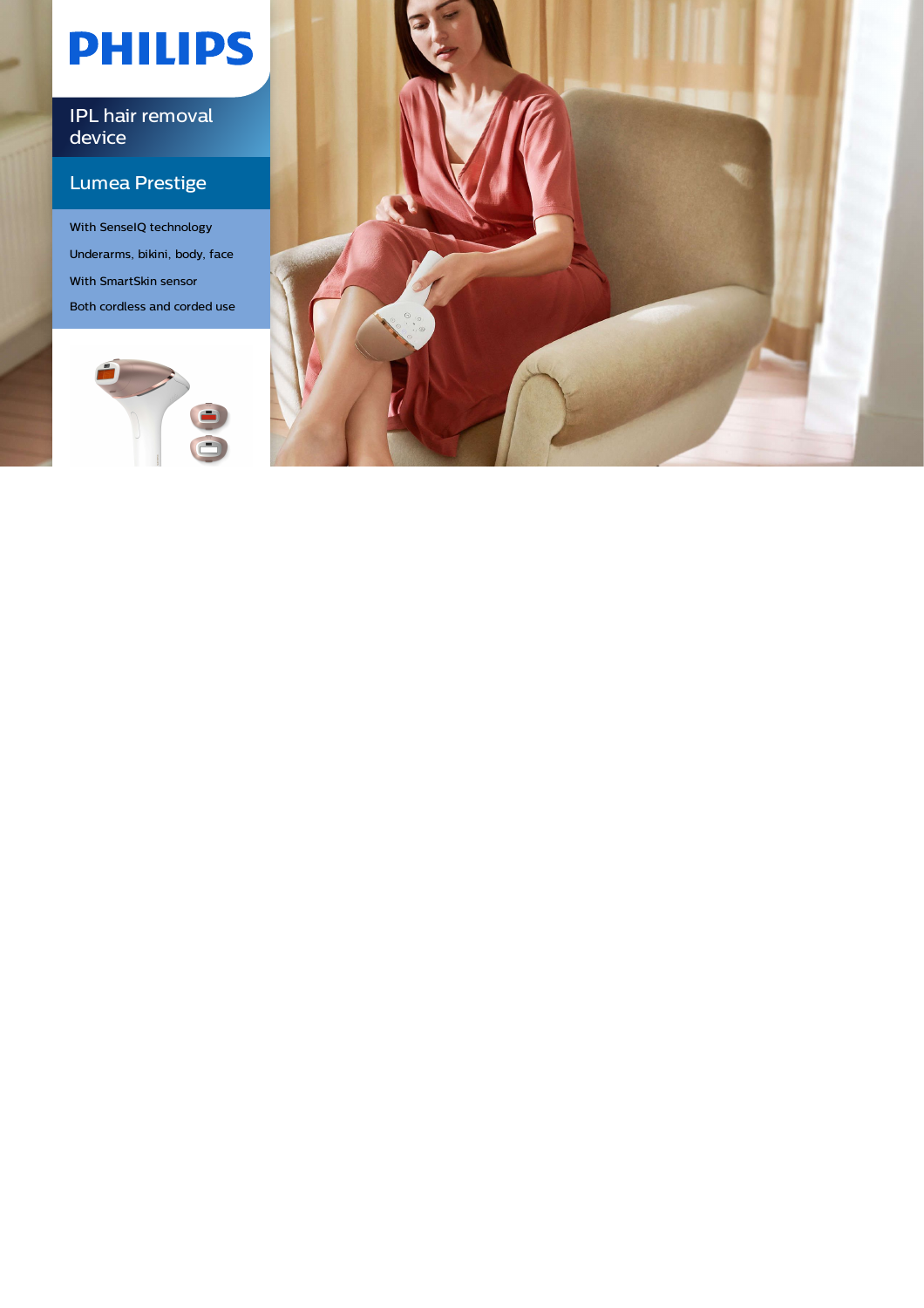# **Highlights**

#### **Lumea prevents hair regrowth\***



IPL stands for Intense Pulsed Light. Philips Lumea applies gentle pulses of light to the hair root, putting the follicle into a resting phase. As a consequence, the amount of hair your body grows gradually decreases. Repeating the treatment leaves your skin beautifully hair free and touchably smooth. Treatment to prevent hair regrowth is safe and gentle, even on sensitive areas. Philips Lumea is clinically tested and developed with dermatologists for easy and effective treatment, from the comfort of your own home.

### **Proven effectiveness**



Objective studies show up to 92% hair reduction after three treatments\*\*. Carry out the first four treatments every two weeks, and the next eight treatments every four weeks. After 12 treatments you can enjoy six months of hairfree smooth skin\*.

### **Suitable hair and skin types**



Philips Lumea Prestige is effective on a wide range of hair and skin types. It works on naturally dark blonde, brown and black hair

and on skin tones from very white to dark brown. IPL needs contrast between the pigment in the hair color and the pigment in the skin tone, therefore (as with other IPLbased treatments) Lumea cannot be used to treat white, grey, light blonde or red hair. And is not suitable for very dark skin.

#### **SenseIQ technology**



Senses. Lumea's SmartSkin sensor detects your skin tone and indicates the most comfortable light setting for you. Adapts. Intelligent attachments adapt programs tailored for each body area. Cares. Co-developed with dermatologists and inspired by you for gentle, long-lasting hair removal, even on sensitive areas\*\*\*.

### **Treatment of body areas**



Your body is unique. And its skin, curves and contours should be treated uniquely too. Lumea's total-body attachments are shaped to perfectly fit every curve, and will adapt programs tailored to each body area. Treatment windows are designed to maximize contact with your skin to ensure light doesn't escape, enabling effective and gentle treatments even on delicate or sensitive areas.

### **Underarm attachment**



Specially designed to treat hard-to-reach underarm areas, the intelligent underarm attachment is medium-sized with a 3 cm2 window. When the attachment is clicked on to the device it adapts a tailored program for your underarm area. 86% of women satisifed with hair reduction on underarms\*\*\*\*.

### **Bikini attachment**



Click on the intelligent bikini attachment and it will adapt a tailored program specifically for that area. It has an optimal 3 cm2 window with a transparent filter for extra comfort and the curved design compliments your body's contours for maximum contact, efficiency and comfort. 78% of women satisifed with hair reduction in bikini area\*\*\*\*.